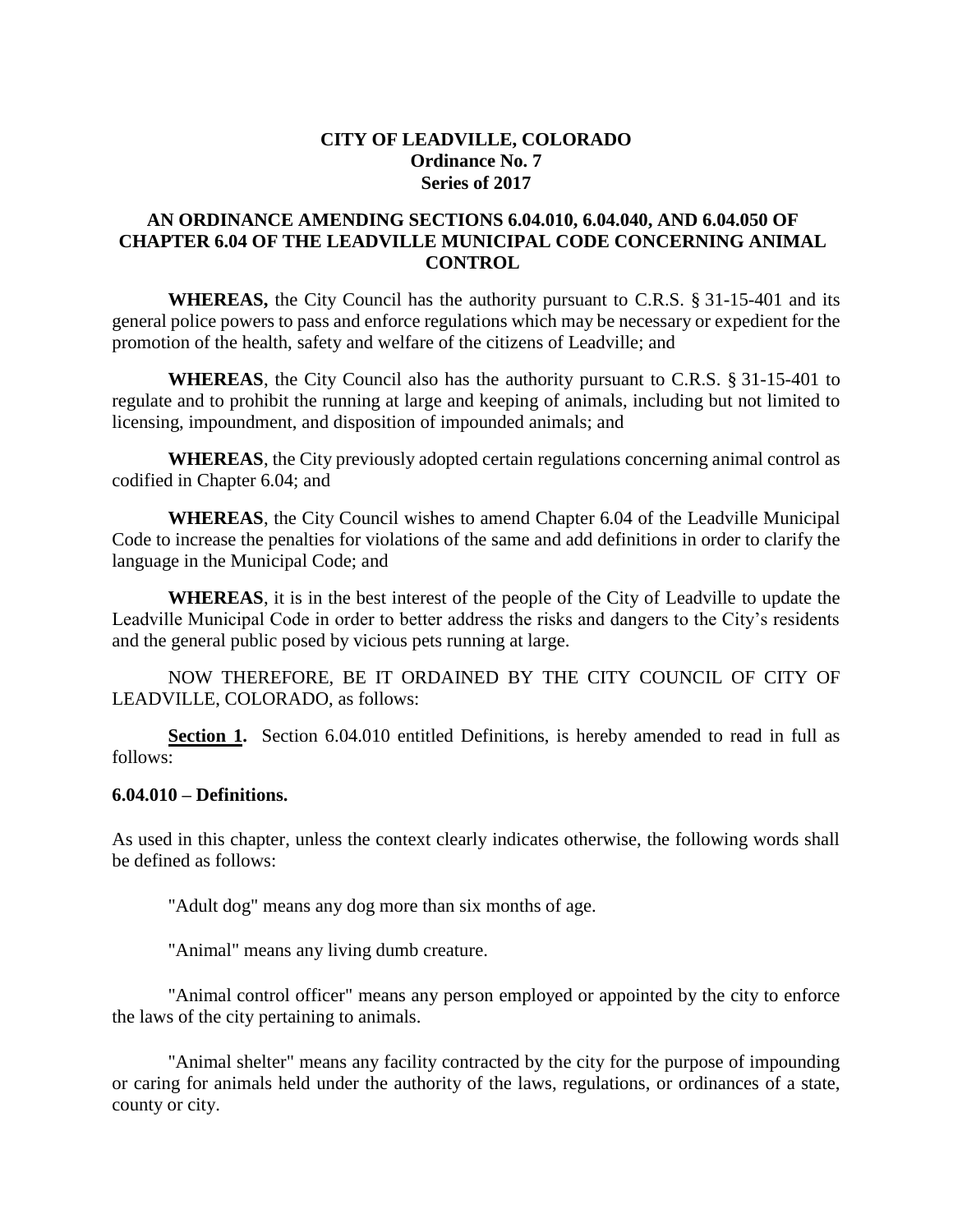"At large" means any animal which is off of or away from the premises of its owner, possessor or keeper and not under the control of such owner, possessor or keeper, or the agent, servant or a member of the immediate family of such person. An animal within the automobile or other vehicle of its owner shall be deemed to be upon the owner's premises. "Running at large" shall not apply to dogs while actually working livestock, locating or retrieving wild game in season for a licensed hunter, or assisting law enforcement officers or while actually being trained for any of the pursuits. Animals, other than horses, donkeys, burros, and other such working animals, tethered to a stationary object within reach of a street, sidewalk, alley, or trail are deemed to be "at large."

"Bear incident" means an occurrence within the city involving maiming or death of one or more chickens or significant damage to a chicken coop or enclosure by a bear.

"Bite" means the action of an animal to seize a person or animal with its teeth or jaws so that the person or animal has been nipped, gripped, wounded or pierced.

"Bodily injury" has the same meaning as such term as defined in Section  $18-1-901(3)(c)$ , C.R.S.

"Breeder" means any person who breeds animals for profit or whose animals produce more than one litter of animals in one calendar year.

"Commercial animal establishment" means any pet shop, grooming shop that grooms and boards animals, guard dog facility, animal auction, riding school, stable, zoological park, circus, performing animal exhibition, boarding, or breeding kennel or other establishment which handles live animals for profit.

"Control," as used in the definition of "animals running at large prohibited" means physical control of an animal by a leash, cord, or chain not more than six feet in length.

"Dog" means any domesticated animal related to the fox, wolf, coyote, or jackal.

"Domestic animal" means any dog, cat, any animal kept as a household pet, or livestock.

"Euthanasia" means to produce a humane death by techniques accepted by the American Veterinary Medical Association.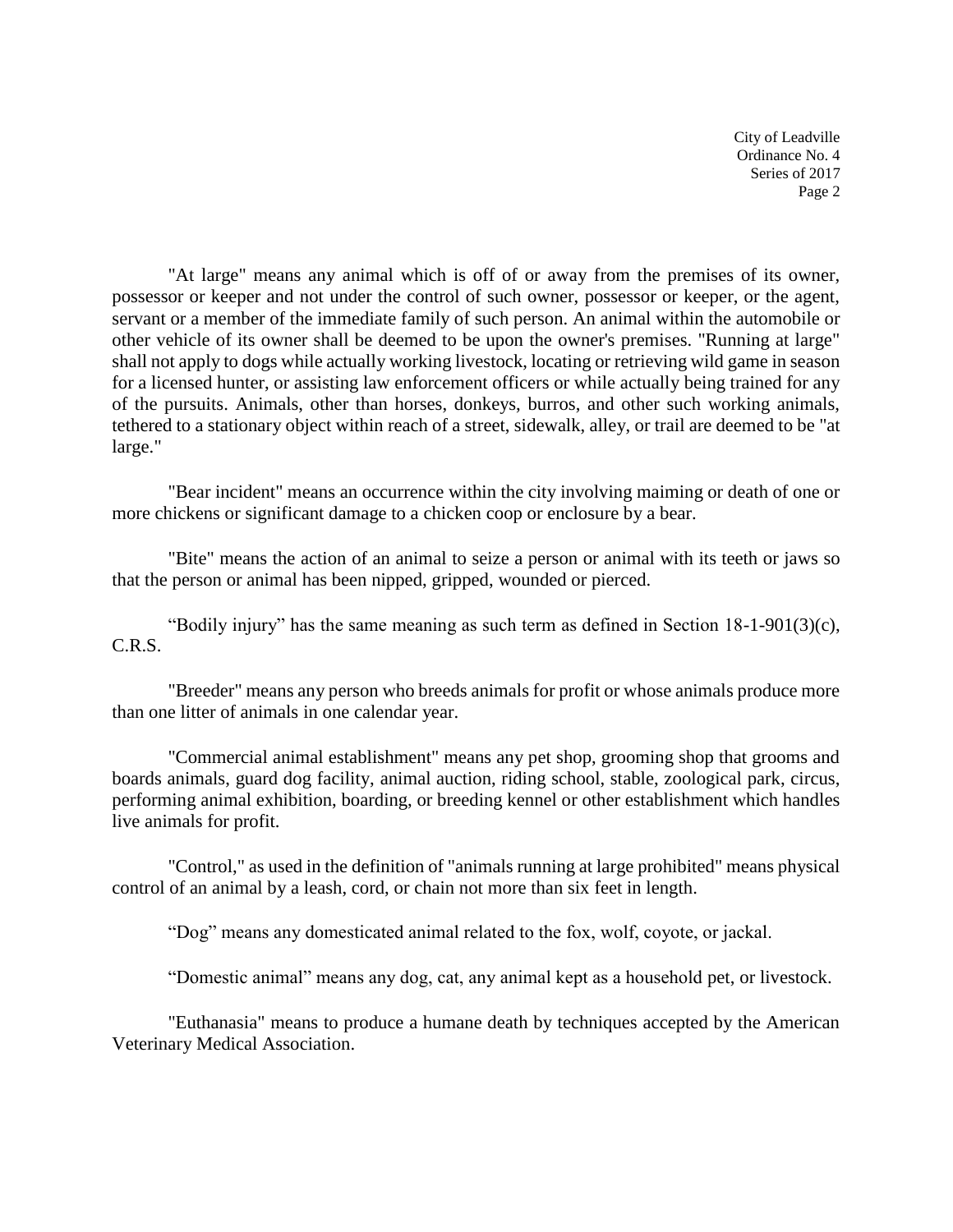"Fowl" means any birds other than chickens and domesticated birds such as parakeets and parrots, including, but not limited to ducks, geese, turkeys, pheasant and pigeons.

"Injure" means physical pain, illness, or any impairment of physical or mental condition.

"Keeper" means a person who has custodial or supervisory authority or control over an animal.

"Leash" or "lead" means a thong, cord, rope, chain or similar device, which holds an animal in restraint.

"Licensed kennels" mean any place or premises used in whole or in part for the purposes of boarding pet animals for compensation and which is duly licensed as a boarding kennel under the provisions of Part One, Article 57, Title 12, C.R.S.

"Licensing authority" means the Lake County health department.

"Livestock" includes, but is not limited to, cattle, horses, mules, burros, llamas, sheep, goats, hogs, rabbits, cats, pigs, swine, snakes or foxes.

"Owner" or "owns" means any person, firm, corporation, or organization owning, possessing, harboring, keeping, having financial or property interest in, or having control or custody of a domestic animal.

"Pet animals" mean dogs, cats, rabbits, guinea pigs, hamsters, mice, snakes, iguanas, turtles, and any other species of wild or domestic animals sold or retained for the purpose of being kept as a household pet; except that skunks, monkeys, and other subhuman primates shall not be defined as pet animals for the purposes of this title.

"Pet shop" means every place or premises where pet animals are kept for the purpose of either wholesale or retail sale and which is licensed as a pet shop under the provisions of Part One, Article 57, Title 12, C.R.S.

"Person" means any individual, firm, partnership, corporation, or association.

"Serious bodily injury" has the same meaning as such term defined in Section 18-1- 901(3)(p), C.R.S.

"Vicious" or "dangerous" animal means a domestic animal that: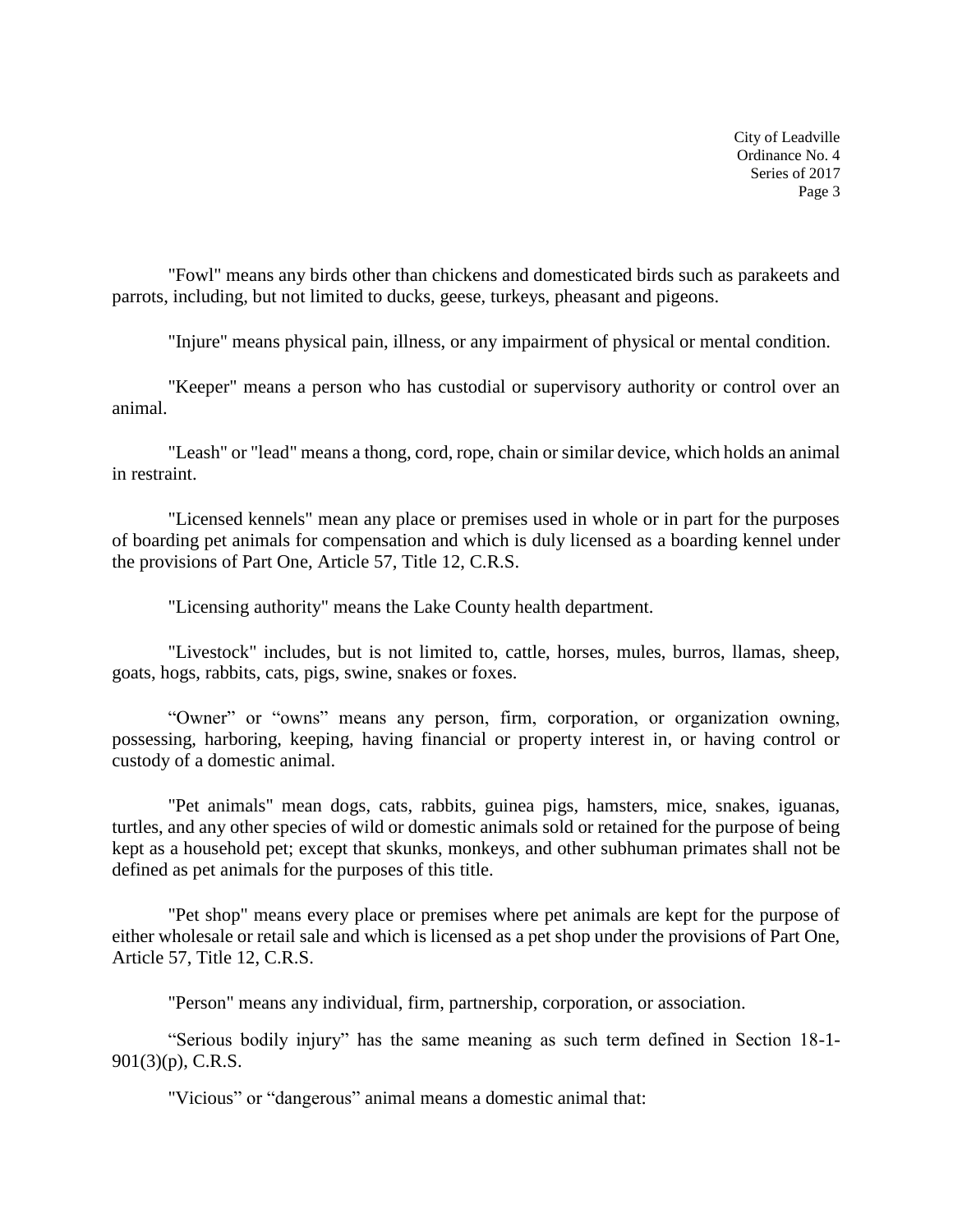- 1. Inflicts bodily injury or serious bodily injury upon or causes the death of a person or domestic animal; or;
- 2. Demonstrates or has demonstrated tendencies that would cause a reasonable person to believe that the animal may inflict bodily injury or serious bodily injury upon or cause the death of any person or domestic animal; or
- 3. Engages in or is trained for animal fighting as described and prohibited in Section 18-9-204, C.R.S.

**Section 2.** Section 6.04.040 entitled Animals running at large, is hereby amended to read in full as follows:

### **6.04.040 – Animals running at large.**

- A. No person shall suffer or permit any animal of which he or she is owner, custodian, or keeper to run "at large" within the city. The city shall impound any such animal.
- B. No animal shall be permitted in any public place, unless under the control of its owner or keeper. Public places include, but are not limited to, public property, parking lots, churches, cemeteries, parks and schools. Except service animals, as defined in the implementing regulations of Title II and Title III of the federal "Americans with Disabilities Act of 1990", 42 U.S.C. sec. 12101 et seq., no dog shall be permitted in areas visibly marked "dogs prohibited" or other similar designation.
- C. Any owner, keeper or custodian that violates the provisions of this section shall be punished as follows:
	- 1. Such person shall be assessed a penalty of fifty dollars (\$50.00) if the animal is spayed or neutered. If the animal is not spayed or neutered the penalty shall be one hundred dollars (\$100.00). If the person presents proof that the animal has been spayed or neutered since the date of the offense the penalty shall be fifty dollars (\$50.00).
	- 2. Upon conviction for a second or subsequent offense such person shall be punished as provided in Chapter 1.20.10 of the Leadville Municipal Code.
	- 3. If the animal is determined to be vicious or dangerous by the responding officer then the offense shall be prosecuted and punishable as provided under Section 1.20.10 of this code and a court may order restitution for any damages caused by the animal and for the cost to the City to capture and confine such animal.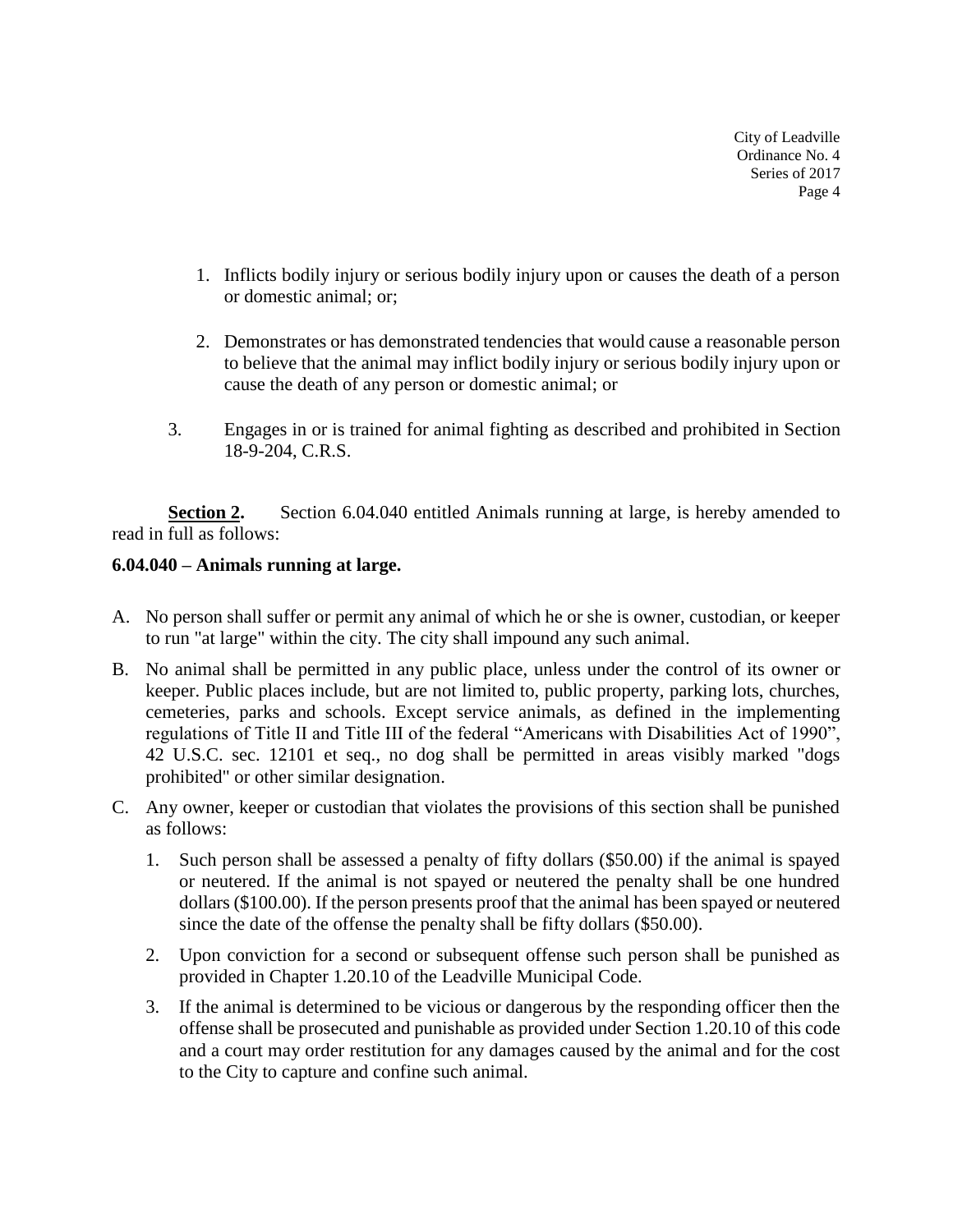**Section 3.** Section 6.04.050 entitled Vicious animals, is hereby amended to read in full as follows:

#### **Sec. 6.04.050 Vicious animals**

- A. It is unlawful for any owner, custodian, or keeper of a vicious dog to fail to prevent a vicious dog from running at large within the city. It shall be an affirmative defense to charges under this section that the actual or intended victim of any attack has threatened to attack or attacked an owner, custodian, or keeper of the animal.
- B. A person commits ownership of a dangerous dog if such person owns, possesses, harbors, keeps, has a financial or property interest in, or has custody or control over a dangerous dog.
- C. The animal control officer or any police officer shall impound any animal which is reasonably believed to be vicious and is not in compliance with subsections A and B of this section.
- D. Any animal that has bitten any person or animal shall be impounded by the code enforcement officer or any other officer, unless proof of a current rabies vaccination has been provided.
- E. Report of Animal Bites.
	- 1. Any owner, custodian, or keeper of an animal that bites a person shall immediately notify the animal control officer or a police officer.
	- 2. It shall be the duty of every physician and medical practitioner practicing in the city to report to the animal control officer or the police department the name and address of the owner of any animal that has caused any person to be treated for bites or wounds inflicted by an animal, together with all available information necessary for rabies control.
	- 3. It shall be the duty of every veterinarian practicing within the city to report to the animal control officer or the police department, the name and address of the owner of any animal treated for bites or wounds inflicted by another animal, together with all available information necessary for rabies control.
- F. Animals suspected of having rabies or that have bitten any person or domestic animal and having an uncertain vaccination status shall be impounded in solitary confinement and under observation for a period of not less than ten (10) days. If there is doubt that the animal has been effectively vaccinated against rabies, it shall be vaccinated no earlier than the tenth day of its hold and shall not be released until vaccinated. All expenses incurred as a result of this section shall be paid by the owner, custodian or keeper of the animal before the animal is released.
- G. Killing of Vicious Animal Which Cannot Be Safely Captured or Kenneled. Any at large animal suspected of having rabies or any animal that has bitten a person or animal may be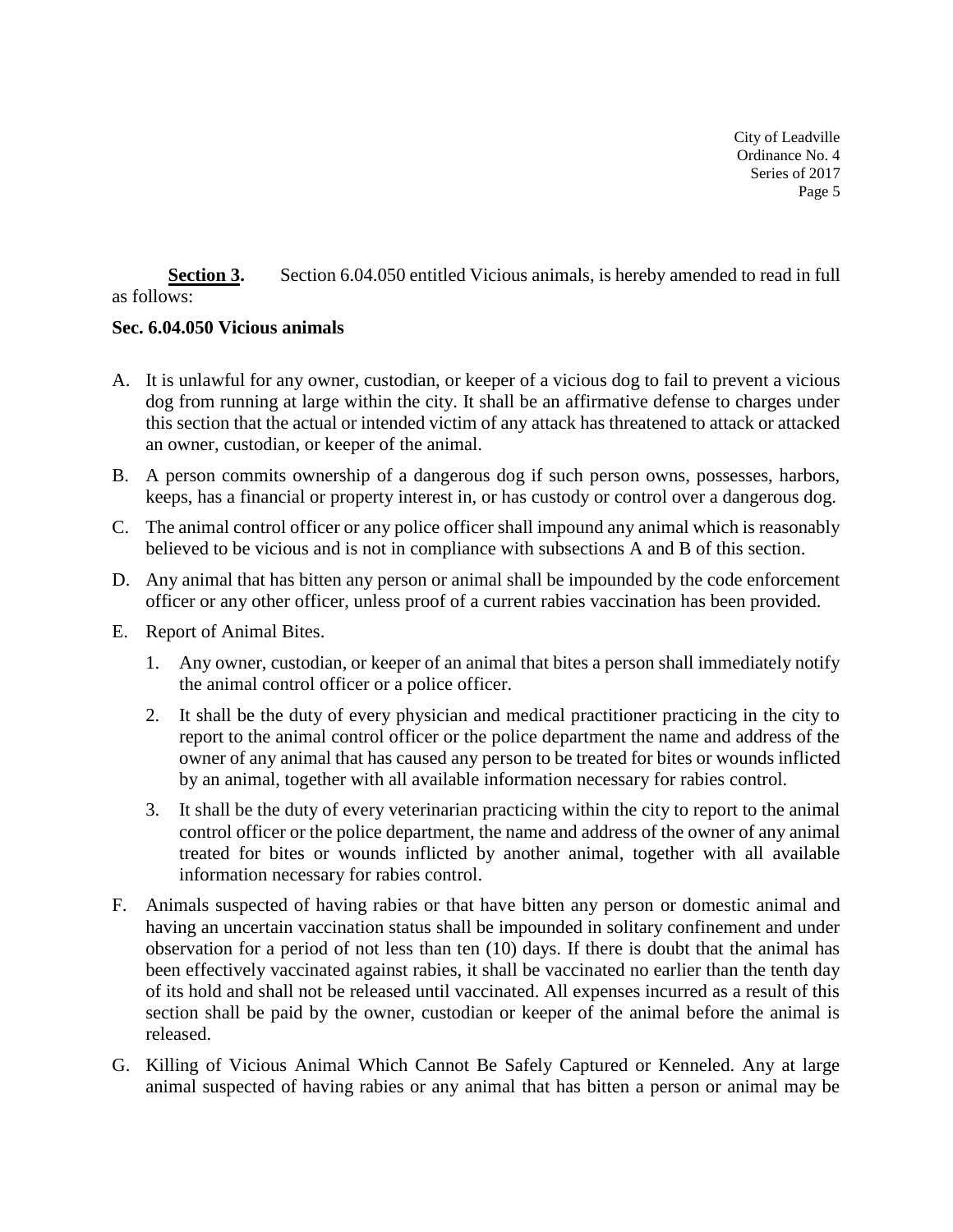slain by any animal control officer or police officer if it cannot be safely taken up, impounded, and cared for.

- H. Any owner, keeper or custodian that violates the provisions of this section shall be punished as follows:
	- 1. Any person convicted under this section shall be punished as provided in Section 1.20.010(A) of this code; however, upon conviction of a second or subsequent offense the violator shall be fined a minimum of two thousand six hundred fifty dollars (\$2,650.00) and such minimum fine shall not be suspended in whole or in part.
	- 2. Owners convicted under this section shall be required to provide proof of liability insurance to the court within a timeframe as ordered by the court to insure against damage or injury caused or which may be caused by such animal in an amount of at least three hundred thousand dollars (\$300,000.00) or the animal shall be surrendered to an animal control officer or police officer for impoundment.
	- 3. The court may order restitution for any damages caused by a domestic animal under this section.
	- 4. (a) The court may issue an order prohibiting ownership of the offending dog(s) within the city limits for any violation of Section 6.04.040 or Section 6.04.050 of this code.

(b) The court shall issue an order prohibiting ownership of the offending dog(s) within the city limits if a violation of Section 6.04.040 or Section 6.04.050 of this code resulted in serious bodily injury to or death of a person or domestic animal.

**Section 3. Remaining provisions.** Except as specifically amended hereby, all other provisions of the Leadville Municipal Code shall continue in full force and effect.

**Section 4. Codification Amendments.** The codifier of Leadville's Municipal Code is hereby authorized to make such numerical, technical and formatting changes as may be necessary to incorporate the provisions of this Ordinance within the Leadville Municipal Code.

**Section 5. Severability.** Should any one or more sections or provisions of this ordinance or enacted hereby be judicially determined invalid or unenforceable, such judgment shall not affect, impair or invalidate the remaining provisions of this Ordinance, the intention being that the various sections and provisions are severable.

**Section 6. Repeal.** Any and all ordinances or codes or parts thereof in conflict or inconsistent herewith are, to the extent of such conflict or inconsistency, hereby repealed; provided, however, that the repeal of any such ordinance or code or part thereof shall not revive any other section or part of any ordinance or code provision heretofore repealed or superseded and this repeal shall not affect or prevent the prosecution or punishment of any person for any act done